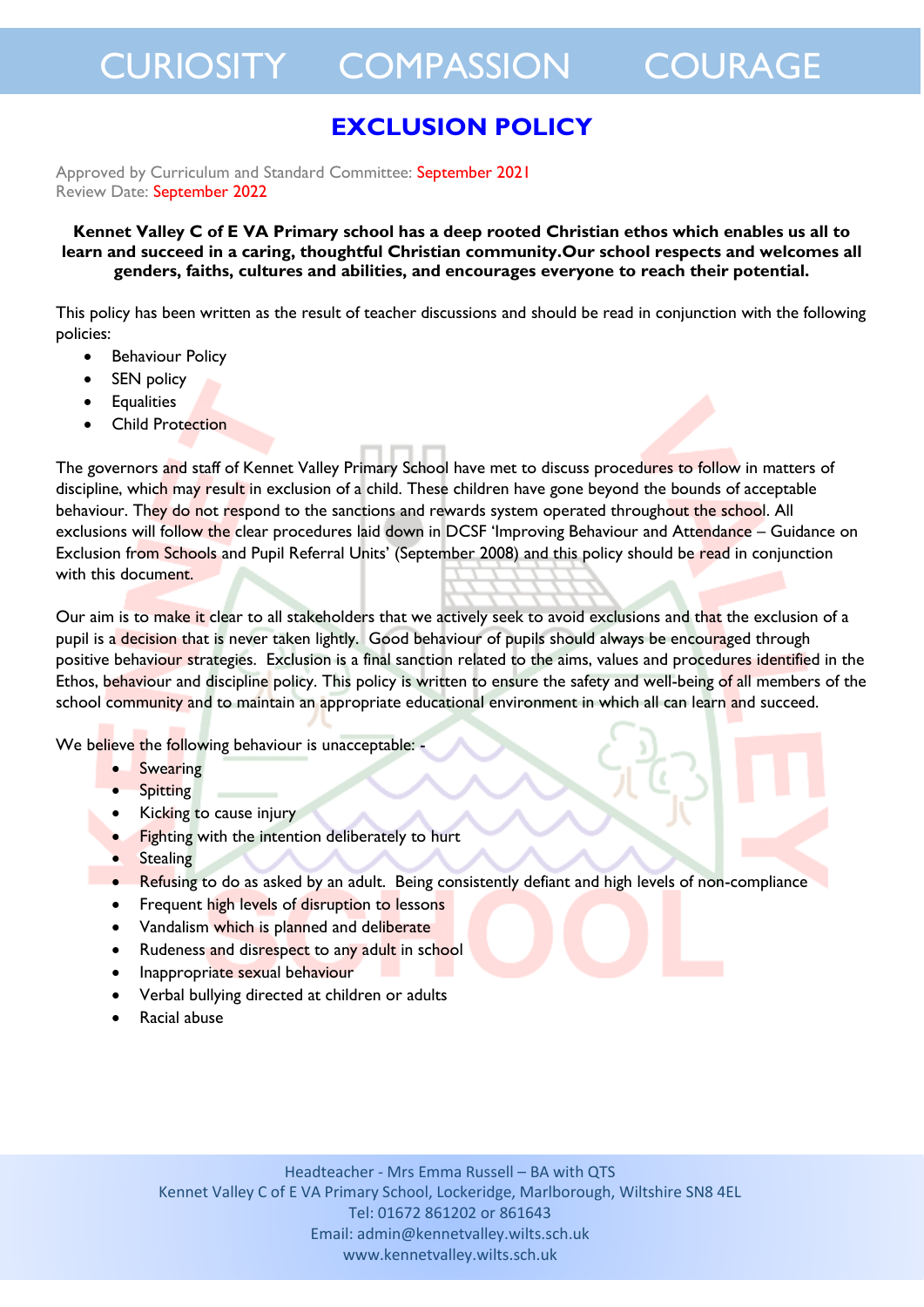However, there will be exceptional circumstances where it is appropriate to exclude a child for a first or 'one off' offence. These might include:

- Serious actual or threatened violence against another pupil or a member of staff
- Sexual abuse or assault
- Supplying an illegal drug, dealings with alcohol or other substances
- Carrying an offensive weapon.

In this type of incident we will consider contacting the police where a criminal offence may have taken place and contacting other appropriate agencies.

The Headteacher (or in her absence the teacher in charge) is the only member of staff able to exclude a pupil. The governing body's role is to monitor the practice of the school in connection with this policy and to carry out duties involved when representations and appeals are made by parents/carers. Exclusions are extremely rare, taking place for very serious incidents or when other strategies have been tried and have failed over time. All exclusion cases will be treated in the strictest confidence with only people associated with the education and welfare of the child aware of the details.

Informal or unofficial exclusions are illegal and therefore will not take place even with the agreement of the parents or carers.

A decision to exclude a pupil permanently should only be taken in response to serious breaches of the school's ethos, behaviour and discipline policy and if by allowing the pupil to remain in school this would seriously harm the education or welfare of the pupil or others in the school. If a pupil receives repeated fixed exclusions within an academic year, the Headteacher may also consider permanent exclusion.

In most cases, exclusion will be the last resort after a range of measures have been tried to improve the pupils behaviour and after a range of strategies have been put in place to address the inappropriate behaviour which may lead to exclusion.

The Headteacher and staff will identify pupils whose behaviour places them at risk of exclusion and seek additional provision to meet their individual needs. This could include working in partnership with other agencies. When a child shows extreme behaviours, a risk assessment and positive handling plan will be produced as part of assessing and controlling potential concerns as well as providing support for the pupil and the school community.

#### Exclusion procedures

Before excluding the Headteacher/teacher in charge should:

- **Ensure an investigation has been carried out**
- Consider the evidence and the school's policies
- Allow (where possible) the pupil to give their version of events
- Check the provocation for the incident
- Give attention to the balance of probabilities (when there is a disagreement in witness reports)
- Keep a written record of actions taken, interviews, such as witness statements should be signed and dated
- Seek advice (if possible) from the Headteacher if she is off-site.

If the Headteacher wishes to seek advice she may do so before excluding a pupil but not from anyone who may later have a role in reviewing any decision she makes.

> Headteacher - Mrs Emma Russell – BA with QTS Kennet Valley C of E VA Primary School, Lockeridge, Marlborough, Wiltshire SN8 4EL Tel: 01672 861202 or 861643 Email: admin@kennetvalley.wilts.sch.uk www.kennetvalley.wilts.sch.uk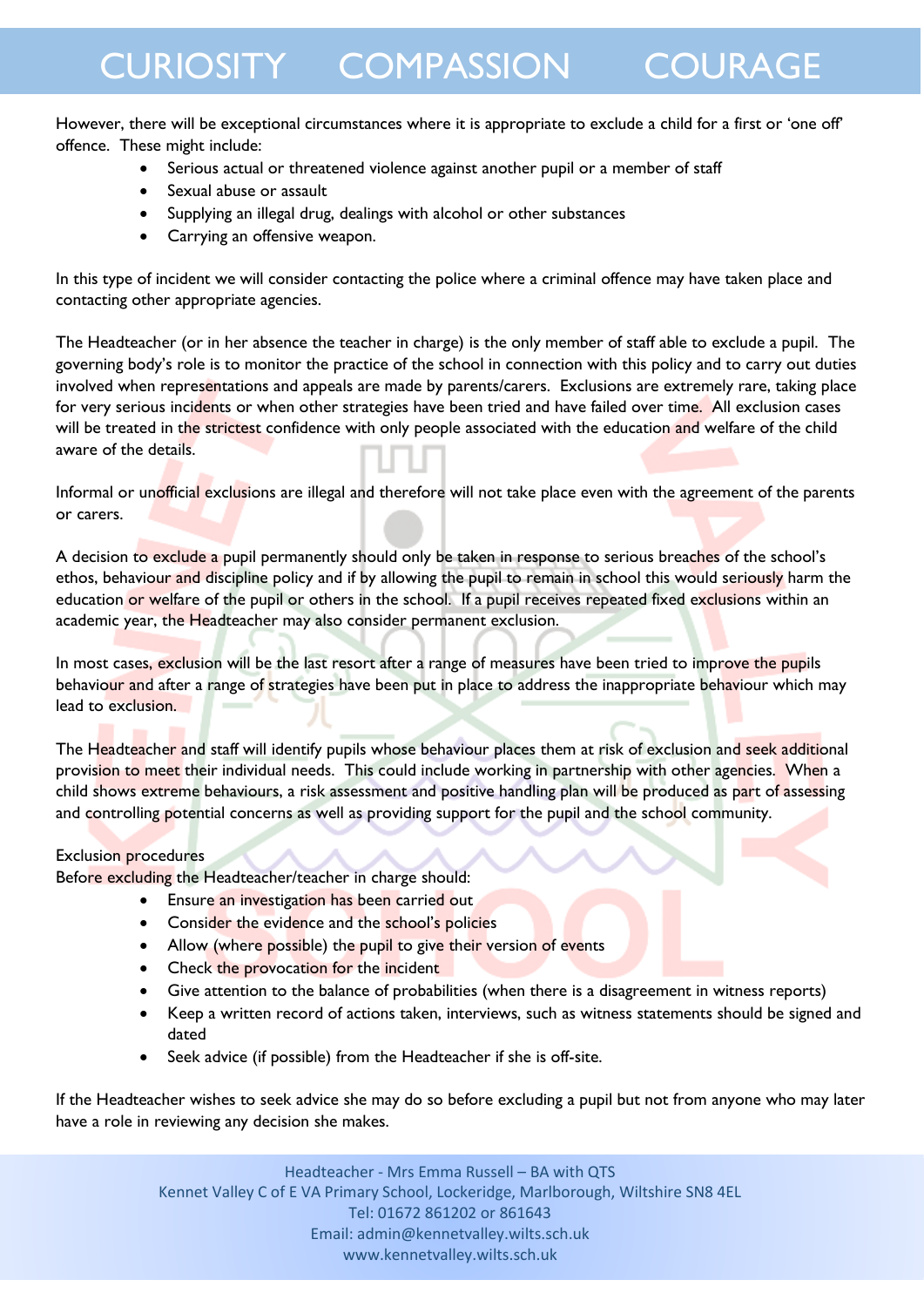When a Headteacher/teacher in charge excludes a pupil, she will:

- Formally record and specify the length of the exclusion half day, full day or lunchtime
- Notify parents of the exclusion (initially by telephone and then by letter) see paragraph 88 of the

#### DCSF guidance

- Provide parents with the Wiltshire booklet on exclusions (see appendix)
- Consider child protection issues e.g.: bearing in mind whether the parent/carer is at home
- Send work home (which will need to be marked); provide alternative provision
- Arrange suitable full-time educational provision if the fixed period of exclusion is six school days or longer
- Plan how best to address the pupil's problems
- Inform the Chair of Governors if it means the pupil would be excluded for more than five school days in a term or the pupil would miss a public examination
- Send a copy of the exclusion forms as well as the letter sent to the parents to the LA on the day of the exclusion (see appendix)
- Report exclusions to the governing body giving details itemised in paragraph 93 of the DCFS' guidance
- Record absence on the register as E (when the work has been provided for home) and the pupil has received a fixed period exclusion or permanent exclusion (until alternative provision is made when an appropriate code such as B or D should be used

The headteacher is allowed to exclude a pupil for one or more fixed periods which, when aggregated, does not exceed 45 school days in any school year. A lunchtime exclusion is counted as half a day for statistical purposes.

If a pupil has been excluded on a fixed term the headteacher/teacher in charge will arrange for a reintegration interview at school (ideally on the day the child returns to school but if not, within 15 days of the first day of the exclusion). This interview will take place with the parent and the pupil considering the advice provided in paragraph 41 of the DCSF's guidance.

If further evidence comes to light, a fixed period exclusion can be converted to a permanent exclusion.

The parents of the excluded child:

- Must ensure that the pupil is not present in a public place during normal school hours without reasonable justification
- Must comply with the exclusion; if not the school will consider contacting the LA and other authorities

The governing body will:

- Establish a committee consisting of at least three governors, plus clerk, to fulfil its duties with regards to exclusions
- Give the chair of this committee the casting vote when even numbers of governors are considering the case
- Review issues relating to public exams and National Curriculum tests, following advice itemised in paragraphs 98-99 of the DCSF's guidance
- Try to ensure governors engaged on this committee have received appropriate training
- Review any exclusion which is a permanent exclusion or a fixed period exclusion that would result in a pupil excluded for more than 15 working days in one term or missing a public examination
- Consider promptly any representation made by the parent, even when the exclusion is for 5 days or fewer in one term